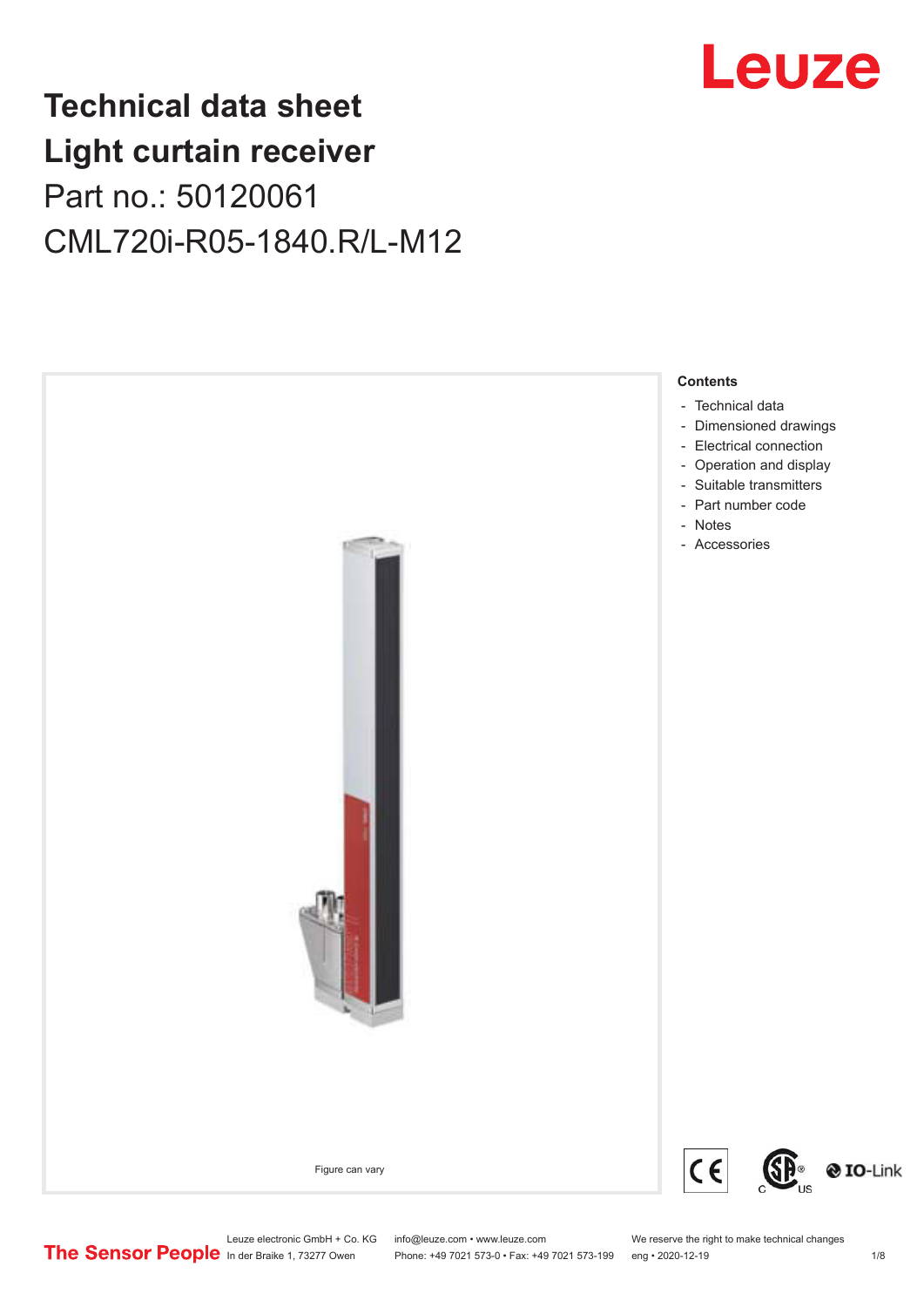## <span id="page-1-0"></span>**Technical data**

# Leuze

### **Basic data Series** 720 **Operating principle** Throughbeam principle **Device type** Receiver **Contains Contains Accessories** for the use of the BT-2R1 Application **Contract Contract Contract Contract Contract Contract Contract Contract Contract Contract Contract Contract Contract Contract Contract Contract Contract Contract Contract Contract Contract Contract Contract Co Special version Special version** Crossed-beam scanning

| <b>Optical data</b>             |                            |
|---------------------------------|----------------------------|
| <b>Operating range</b>          | Guaranteed operating range |
| <b>Operating range</b>          | $0.13.5$ m                 |
| <b>Operating range limit</b>    | Typical operating range    |
| <b>Operating range limit</b>    | $0.14.5$ m                 |
| <b>Measurement field length</b> | 1.840 mm                   |
| Number of beams                 | 368 Piece(s)               |
| Beam spacing                    | $5 \text{ mm}$             |

Diagonal-beam scanning Parallel-beam scanning

#### **Measurement data**

**Minimum object diameter** 10 mm

#### **Electrical data**

| Protective circuit | Polarity reversal protection |
|--------------------|------------------------------|
|                    | Short circuit protected      |
|                    | <b>Transient protection</b>  |
|                    |                              |
| Performance data   |                              |

| Feriormance uala              |                                                                                                             |
|-------------------------------|-------------------------------------------------------------------------------------------------------------|
| Supply voltage U <sub>P</sub> | 18  30 V. DC                                                                                                |
| Residual ripple               | $0 15 \%$ , From $U_{p}$                                                                                    |
| Open-circuit current          | 0  350 mA, The specified values refer<br>to the entire package consisting of trans-<br>mitter and receiver. |

| Inputs/outputs selectable                      |                           |
|------------------------------------------------|---------------------------|
| Output current, max.                           | 100 mA                    |
| Input resistance                               | $6.000 \Omega$            |
| Number of inputs/outputs selectable 4 Piece(s) |                           |
| <b>Type</b>                                    | Inputs/outputs selectable |
| Voltage type, outputs                          | DC.                       |
| Switching voltage, outputs                     | Typ. $U_R / 0 V$          |
| Voltage type, inputs                           | DC.                       |
| Switching voltage, inputs                      | high: $\geq 6V$           |
|                                                | $low: \leq 4V$            |
|                                                |                           |
| Input/output 1                                 |                           |
| Activation/disable delay                       | $0 \quad 1 \text{ ms}$    |
|                                                |                           |

#### **Timing**

| <b>Readiness delay</b> | $400$ ms |
|------------------------|----------|
| Cycle time             | 11.44 ms |
| Response time per beam | 30 us    |

#### **Interface**

**Type** IO-Link

| IO-Link                        |                              |
|--------------------------------|------------------------------|
| <b>COM</b> mode                | COM <sub>2</sub>             |
| Specification                  | V1.0.1                       |
|                                | V1.1                         |
| Min. cycle time                | $COM2 = 2.3$ ms              |
|                                |                              |
| <b>Service interface</b>       |                              |
| Type                           | IO-Link                      |
| <b>IO-Link</b>                 |                              |
| <b>Function</b>                | Configuration via software   |
|                                | Service                      |
|                                |                              |
| <b>Connection</b>              |                              |
| <b>Number of connections</b>   | 2 Piece(s)                   |
| Plug outlet                    | Rear side                    |
| <b>Connection 1</b>            |                              |
| <b>Function</b>                | Configuration interface      |
|                                | Signal IN                    |
|                                | Signal OUT                   |
|                                | Voltage supply               |
| <b>Type of connection</b>      | Connector                    |
| <b>Thread size</b>             | M12                          |
|                                | Male                         |
| Type                           |                              |
| <b>Material</b>                | Metal                        |
| No. of pins                    | 8-pin                        |
| Encoding                       | A-coded                      |
| <b>Connection 2</b>            |                              |
| <b>Function</b>                | Connection to transmitter    |
| <b>Type of connection</b>      | Connector                    |
| <b>Thread size</b>             | M <sub>12</sub>              |
| <b>Type</b>                    | Female                       |
| <b>Material</b>                | Metal                        |
| No. of pins                    | 5 -pin                       |
| Encoding                       | A-coded                      |
|                                |                              |
| <b>Mechanical data</b>         |                              |
| Design                         | Cubic                        |
| Dimension (W x H x L)          | 29 mm x 35.4 mm x 1,863 mm   |
| <b>Housing material</b>        | Metal                        |
| <b>Metal housing</b>           | Aluminum                     |
| Lens cover material            | Plastic                      |
| Net weight                     | 2,000 g                      |
| <b>Housing color</b>           | Silver                       |
| Type of fastening              | Groove mounting              |
|                                | Via optional mounting device |
| <b>Operation and display</b>   |                              |
|                                |                              |
| Type of display                | LED                          |
|                                | OLED display                 |
| <b>Number of LEDs</b>          | 2 Piece(s)                   |
| Type of configuration          | Software                     |
|                                | Teach-in                     |
| <b>Environmental data</b>      |                              |
|                                |                              |
| Ambient temperature, operation | $-3060 °C$                   |
| Ambient temperature, storage   | $-40$ 70 °C                  |
|                                |                              |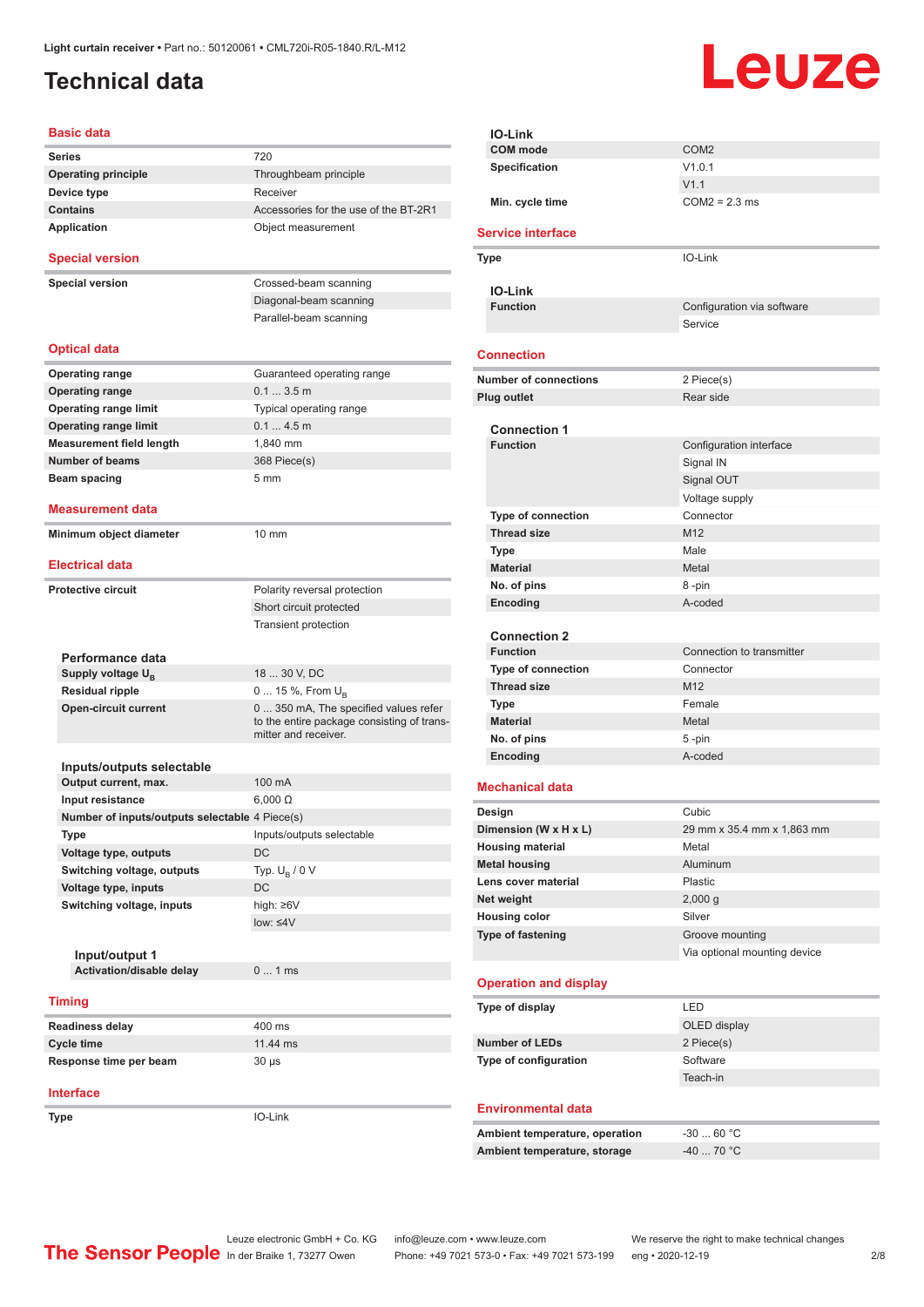## **Technical data**

## Leuze

#### **Certifications**

| Degree of protection     | IP 65         |
|--------------------------|---------------|
| <b>Protection class</b>  | Ш             |
| <b>Certifications</b>    | c CSA US      |
| <b>Standards applied</b> | IEC 60947-5-2 |
|                          |               |

### **Classification**

| <b>Customs tariff number</b> | 90314990 |
|------------------------------|----------|
| eCl@ss 5.1.4                 | 27270910 |
| eCl@ss 8.0                   | 27270910 |
| eCl@ss 9.0                   | 27270910 |
| eCl@ss 10.0                  | 27270910 |
| eCl@ss 11.0                  | 27270910 |
| <b>ETIM 5.0</b>              | EC002549 |
| <b>ETIM 6.0</b>              | EC002549 |
| <b>ETIM 7.0</b>              | EC002549 |
|                              |          |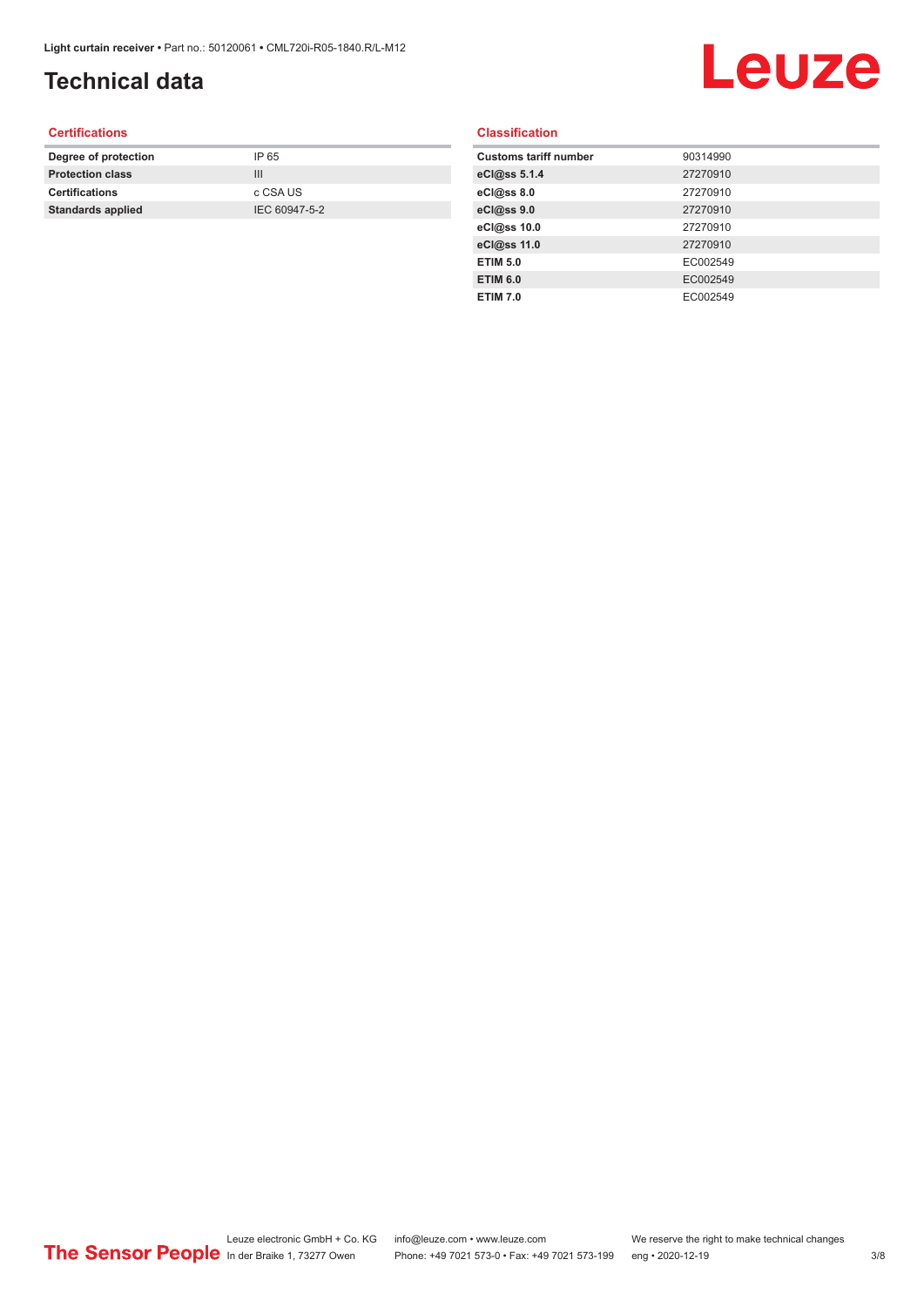## <span id="page-3-0"></span>**Dimensioned drawings**

All dimensions in millimeters



A Beam spacing 5 mm

G Fastening groove

- B Measurement field length 1840 mm
- F M6 thread
- R Receiver
	- Y 2.5 mm

T Transmitter

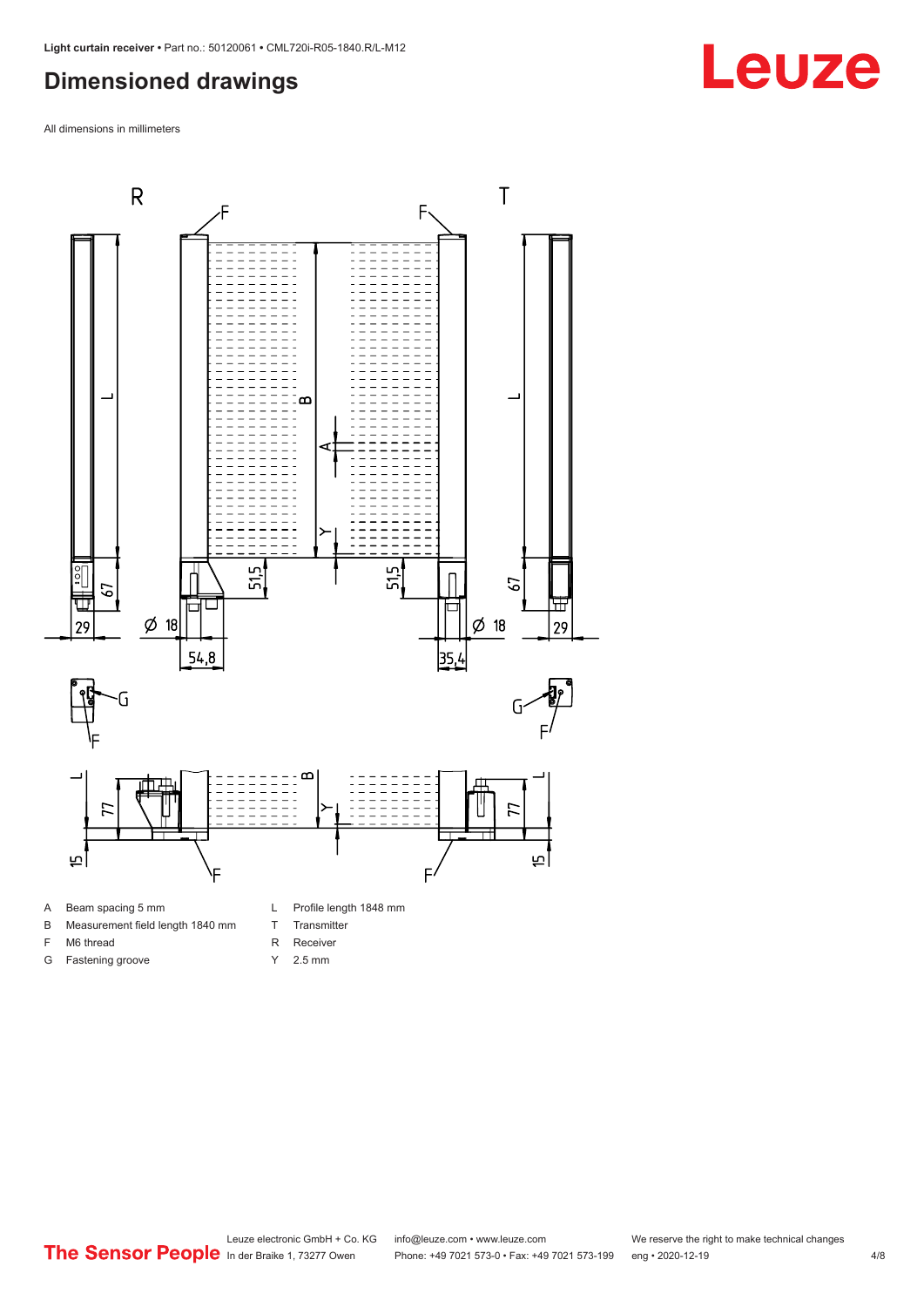## <span id="page-4-0"></span>**Dimensioned drawings**





A PWR / SW IN / OUT

## **Electrical connection**

**Connection 1**

| <b>Function</b>    | Configuration interface |
|--------------------|-------------------------|
|                    | Signal IN               |
|                    | Signal OUT              |
|                    | Voltage supply          |
| Type of connection | Connector               |
| <b>Thread size</b> | M12                     |
| <b>Type</b>        | Male                    |
| <b>Material</b>    | Metal                   |
| No. of pins        | 8-pin                   |
| Encoding           | A-coded                 |

#### **Pin Pin assignment**

| 1              | $V +$           |
|----------------|-----------------|
| $\overline{2}$ | IO1             |
| 3              | GND             |
| $\overline{4}$ | IO-Link         |
| 5              | IO2             |
| 6              | IO3             |
|                | IO <sub>4</sub> |
| 8              | <b>GND</b>      |



#### **Connection 2**

| <b>Function</b>           | Connection to transmitter |
|---------------------------|---------------------------|
| <b>Type of connection</b> | Connector                 |
| <b>Thread size</b>        | M <sub>12</sub>           |
| <b>Type</b>               | Female                    |
| <b>Material</b>           | Metal                     |
| No. of pins               | $5$ -pin                  |
| Encoding                  | A-coded                   |

#### **Pin Pin assignment**

|                         | <b>FE/SHIELD</b> |
|-------------------------|------------------|
|                         |                  |
| 2                       | V+               |
| 3                       | <b>GND</b>       |
| $\overline{\mathbf{4}}$ | RS 485 Tx+       |
| 5                       | RS 485 Tx-       |

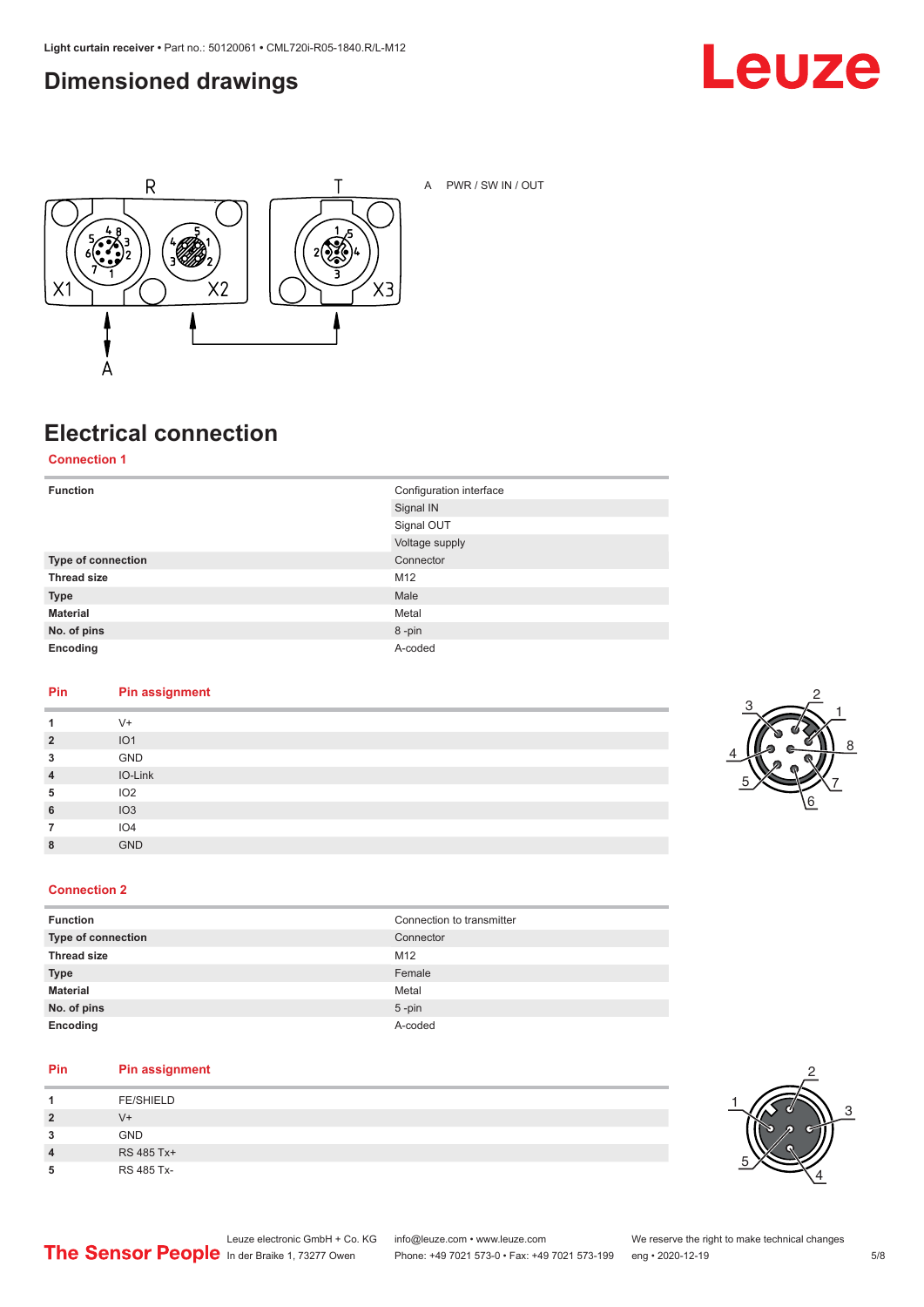## <span id="page-5-0"></span>**Operation and display**

| <b>LED</b>     | <b>Display</b>           | <b>Meaning</b>                         |
|----------------|--------------------------|----------------------------------------|
|                | Green, continuous light  | Operational readiness                  |
|                | Green, flashing          | Teach / error                          |
| $\overline{2}$ | Yellow, continuous light | Light path free, with function reserve |
|                | Yellow, flashing         | No function reserve                    |
|                | Off                      | Object detected                        |

## **Suitable transmitters**

| Part no. | <b>Designation</b>         | <b>Article</b>               | <b>Description</b>                                                          |
|----------|----------------------------|------------------------------|-----------------------------------------------------------------------------|
| 50119471 | CML720i-T05-<br>1840.R-M12 | Light curtain<br>transmitter | Operating range: 0.1  3.5 m<br>Connection: Connector, M12, Rear side, 5-pin |

## **Part number code**

Part designation: **CML7XXi-YZZ-AAAA.BCCCDDD-EEEFFF**

| <b>CML</b>           | <b>Operating principle</b><br>Measuring light curtain                                                                                     |
|----------------------|-------------------------------------------------------------------------------------------------------------------------------------------|
| 7XXi                 | <b>Series</b><br>720i: 720i series<br>730i: 730i series                                                                                   |
| Υ                    | Device type<br>T: transmitter<br>R: receiver                                                                                              |
| <b>ZZ</b>            | <b>Beam spacing</b><br>$05:5$ mm<br>10:10 mm<br>20:20 mm<br>40:40 mm                                                                      |
| <b>AAAA</b>          | Measurement field length [mm], dependent on beam spacing                                                                                  |
| в                    | Equipment<br>A: connector outlet, axial<br>R: rear connector outlet                                                                       |
| CCC                  | Interface<br>L: IO-Link<br>/CN: CANopen<br>/PB: PROFIBUS<br>/PN: PROFINET<br>/CV: Analog current and voltage output<br>/D3: RS 485 Modbus |
| <b>DDD</b>           | <b>Special equipment</b><br>-PS: Power Setting                                                                                            |
| EEE                  | <b>Electrical connection</b><br>M12: M12 connector                                                                                        |
| <b>FFF</b>           | -EX: Explosion protection                                                                                                                 |
|                      | <b>Note</b>                                                                                                                               |
| $\frac{1}{\sqrt{2}}$ | $\&$ A list with all available device types can be found on the Leuze website at www.leuze.com.                                           |

**Leuze**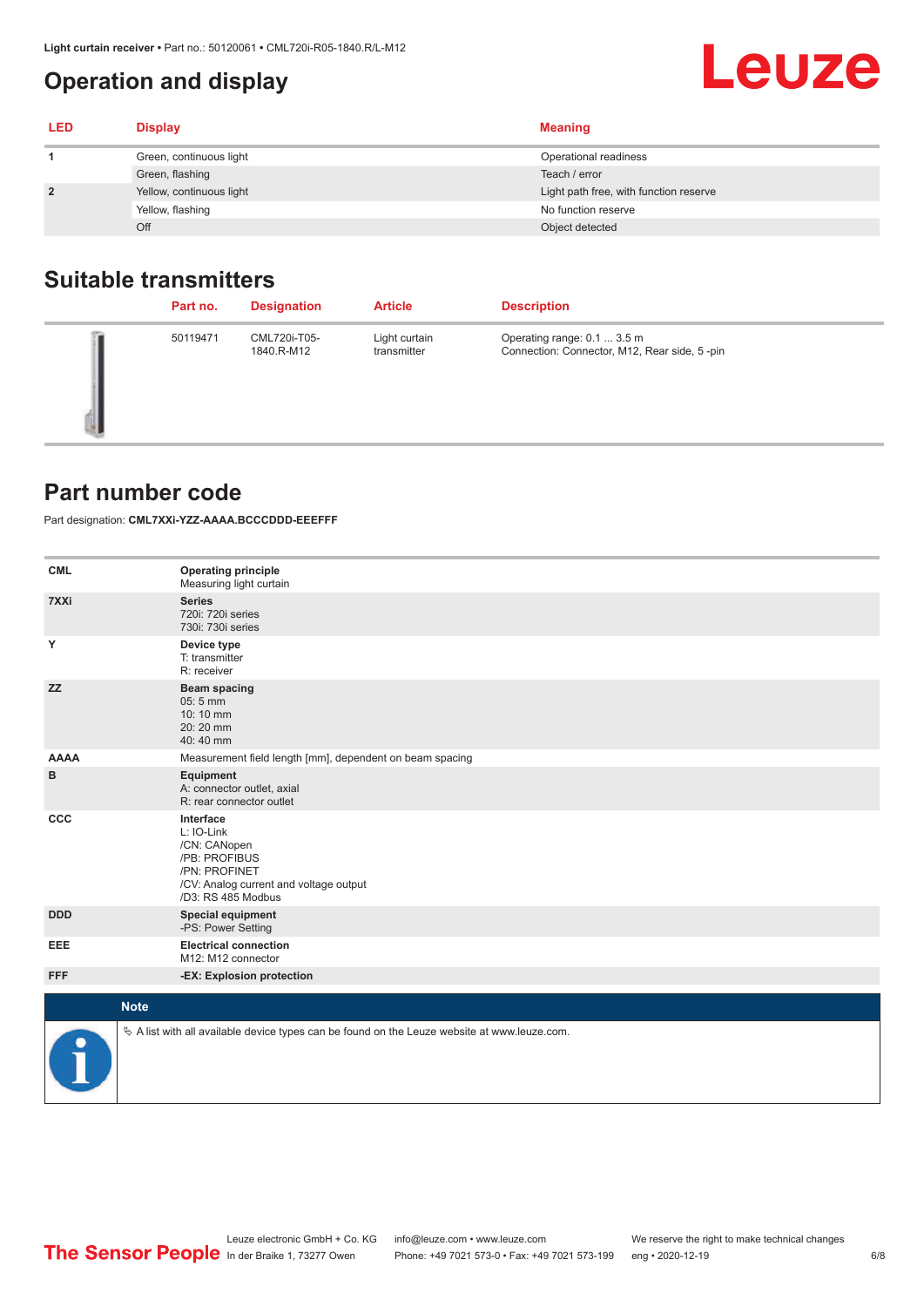## <span id="page-6-0"></span>**Notes**



#### **Observe intended use!**

 $\%$  This product is not a safety sensor and is not intended as personnel protection.

 $\%$  The product may only be put into operation by competent persons.

 $\%$  Only use the product in accordance with its intended use.

| <b>For UL applications:</b>                                                                                                                                                     |
|---------------------------------------------------------------------------------------------------------------------------------------------------------------------------------|
| $\%$ For UL applications, use is only permitted in Class 2 circuits in accordance with the NEC (National Electric Code).                                                        |
| These proximity switches shall be used with UL Listed Cable assemblies rated 30V, 0.5A min, in the field installation, or equivalent (categories: CYJV/<br>CYJV7 or PVVA/PVVA7) |

### **Accessories**

## Connection technology - Connection cables

|   | Part no. | <b>Designation</b> | <b>Article</b>   | <b>Description</b>                                                                                                                                          |
|---|----------|--------------------|------------------|-------------------------------------------------------------------------------------------------------------------------------------------------------------|
| § | 50135128 | KD S-M12-8A-P1-050 | Connection cable | Connection 1: Connector, M12, Axial, Female, A-coded, 8-pin<br>Connection 2: Open end<br>Shielded: Yes<br>Cable length: 5,000 mm<br>Sheathing material: PUR |

### Connection technology - Interconnection cables

|   |                      | Part no. | <b>Designation</b>                     | <b>Article</b>        | <b>Description</b>                                                                                                                                                                                                                                    |
|---|----------------------|----------|----------------------------------------|-----------------------|-------------------------------------------------------------------------------------------------------------------------------------------------------------------------------------------------------------------------------------------------------|
| ▤ | $(\cdot;\cdot)$<br>e | 50129781 | <b>KDS DN-M12-5A-</b><br>M12-5A-P3-050 | Interconnection cable | Suitable for interface: IO-Link, DeviceNet, CANopen<br>Connection 1: Connector, M12, Axial, Female, A-coded, 5-pin<br>Connection 2: Connector, M12, Axial, Male, A-coded, 5-pin<br>Shielded: Yes<br>Cable length: 5,000 mm<br>Sheathing material: PUR |

## Mounting technology - Mounting brackets

|                                               | Part no. | <b>Designation</b> | <b>Article</b>      | <b>Description</b>                                                                                                                                                                                                        |
|-----------------------------------------------|----------|--------------------|---------------------|---------------------------------------------------------------------------------------------------------------------------------------------------------------------------------------------------------------------------|
| $\frac{1}{2}$ , $\frac{1}{2}$ , $\frac{1}{2}$ | 50142900 | BT 700M.5-2SET     | Mounting device set | Design of mounting device: Bracket mounting<br>Fastening, at system: Through-hole mounting, T slotted hole<br>Mounting bracket, at device: Screw type, Sliding block<br>Type of mounting device: Rigid<br>Material: Steel |

Leuze